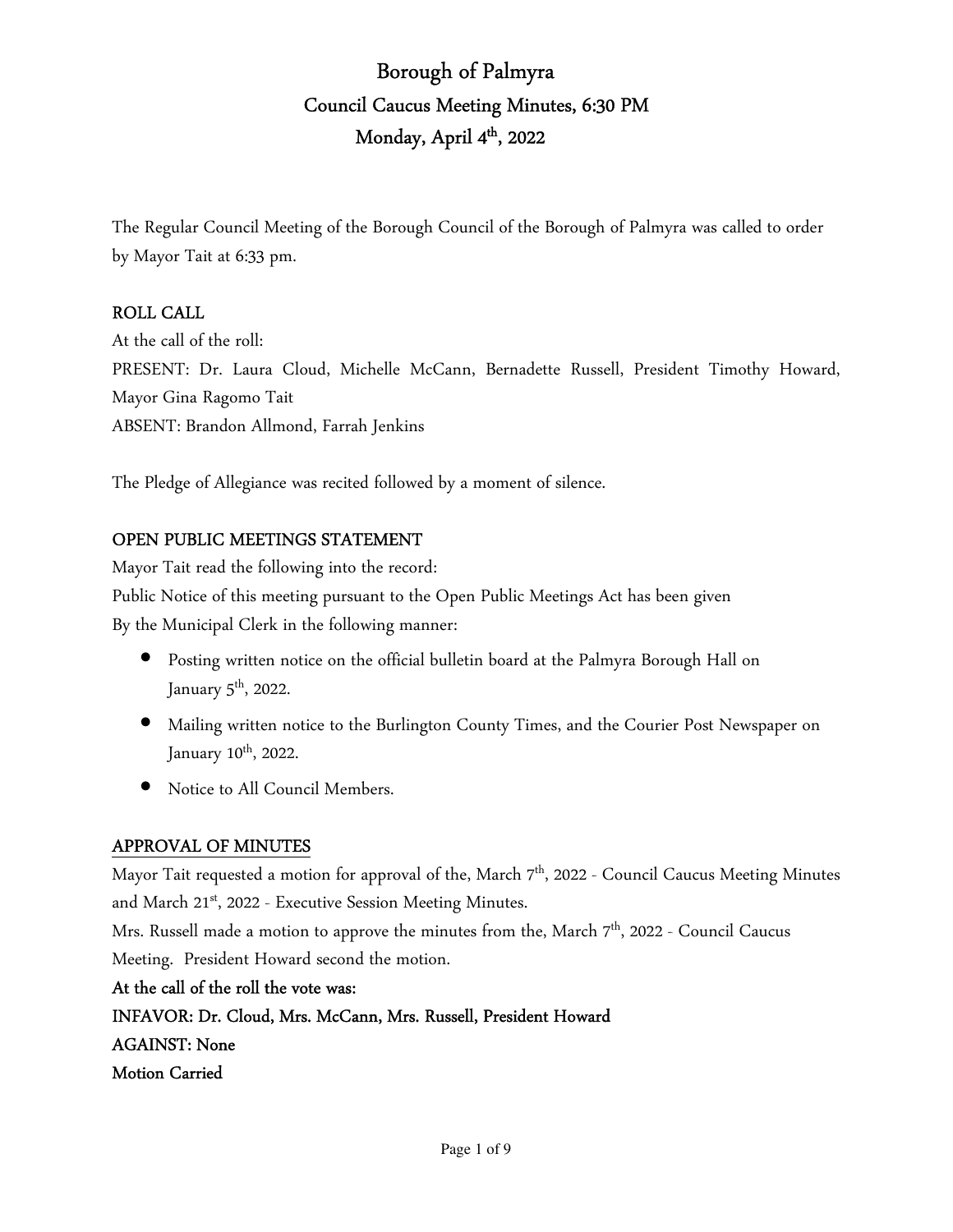President Howard made a motion to approve the minutes from the March 21<sup>st</sup>, 2022 - Executive Session Meeting. Mrs. Russell second the motion.

At the call of the roll the vote was: INFAVOR: Dr. Cloud, Mrs. McCann, Mrs. Russell, President Howard AGAINST: None Motion Carried

## **CORRESPONDANCE**

Municipal Clerk, Doretha Jackson acknowledged the following correspondence:

Notification- Resolution 2022-08 Palmyra Land Use Board regarding consistency of BOP Ordinance 2022-04. Ms. Jackson read the resolution into the minutes. The Land Use Board found the ordinance to be consistent with the Master Plan.

Email- Farrah Jenkins, Council person

Ms. Jackson read an email from Mrs. Farrah Jenkins resigning her position from the Palmyra Borough Council.

Mayor Tait requested a motion to accept the resignation of Councilwoman, Farrah Jenkins effective March 24<sup>th</sup>, 2022.

Mrs. Russell made a motion to accept the resignation of Councilwoman Farrah Jenkins. President Howard second the motion.

At the call of the roll the vote was: INFAVOR: Dr. Cloud, Mrs. McCann, Mrs. Russell, President Howard AGAINST: None

#### Motion Carried

Email- Allie Rossignol, Chairperson Palmyra Democrats

Ms. Rossignol's email gave the following three candidates names to fill the vacant seat of Councilwoman Farrah Jenkins.

Allie Rossignol, Dwayne Robinson, Natashia Denise Latimore

Mayor Tait requested nominations based on the information provided to council on the three candidates.

President Howard nominated Natashia Denise Latimore to fill the vacant seat of Farrah Jenkins.

No more nominations, Mayor Tait requested a motion to approve Resolution 2022-108, Appointing a councilmember to fill a council seat vacancy.

President Howard made a motion to appoint Natashia Denise Latimore to Farrah Jenkins unexpired term with resolution 2022-108. Mrs. McCann second the motion.

#### At the call of the roll the vote was:

INFAVOR: Dr. Cloud, Mrs. McCann, Mrs. Russell, President Howard

Page 2 of 9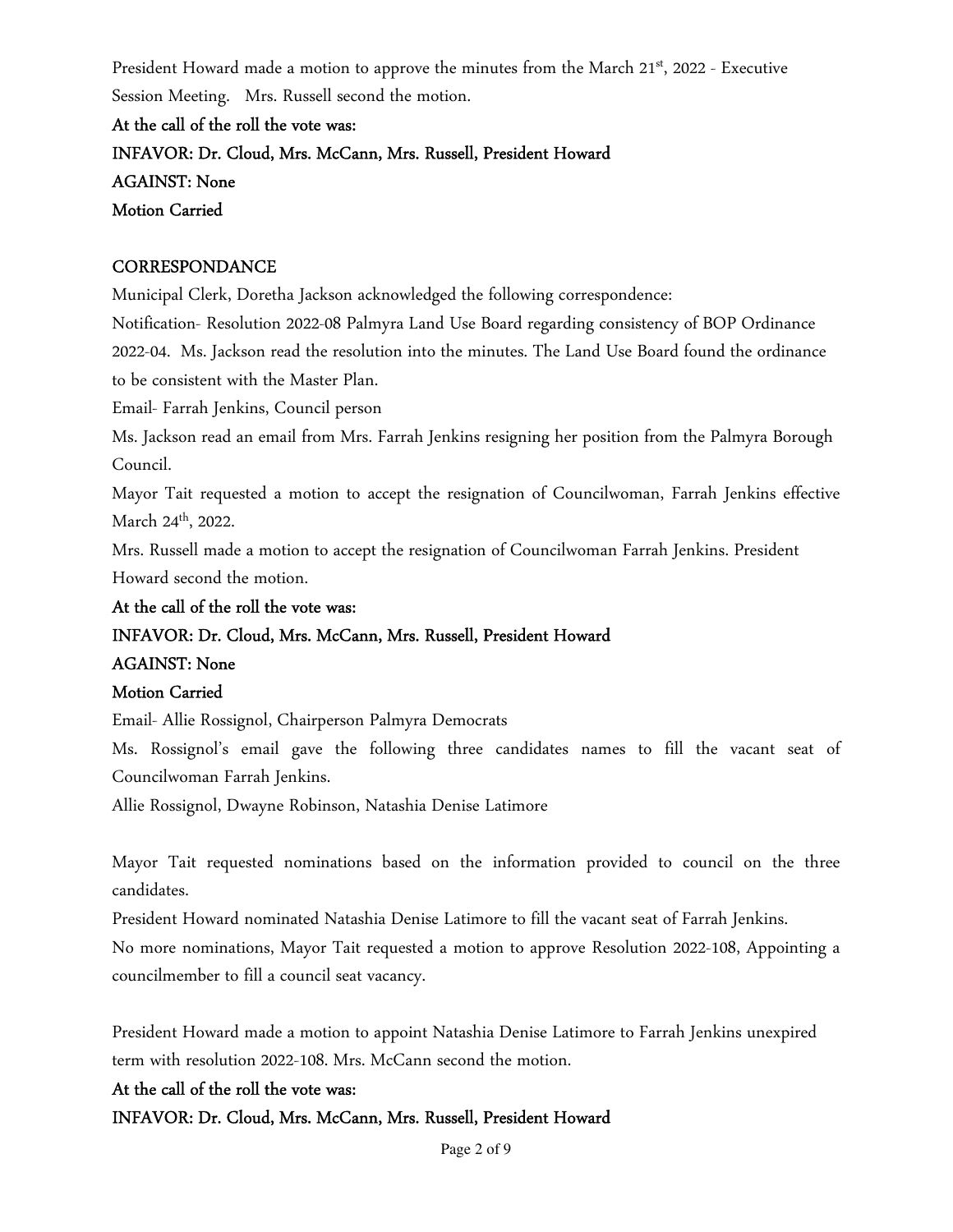# AGAINST: None Motion Carried

Mr. Rosenberg swore in Natasha Denise Latimore to the position of Council woman, with her daughter Kaylah Latimore holding the bible, in the presence of her family.

## REDEVELOPMENT

## Route 73 South Redevelopment Area –Update

Mr. Gural indicated that there was a confidential communication regarding settlement in your packet from Mr. Rosenberg. Mr. Rosenberg stated the Borough is in active negotiation with Fair Share Housing to resolve our fair share obligation. Mr. Rosenberg reported the redeveloper, PURE, LLC has provided additional support. Mr. Rosenberg reaffirmed the Borough is holding firm on not providing additional funding for the construction of the affordable housing units.

Mr. Winckowski reported warehouse # 2 continues construction with work on for the slab and the walls. Mr. Winckowski also reported the utilities are installed. Mr. Winckowski, further reported the developer is on schedule to have warehouse #2 complete by the end of the 4<sup>th</sup> quarter 2022 with the possibility they might be completed 3rd quarter 2022.

Mr. Brewer noted the Land Use Board approved the subdivision and the last meeting noting the site plan application will be heard at the next Land Use Board meeting April 27<sup>th</sup>, 2022.

Mr. Kirchner reported he had a meeting the Department of Transportation about the force main to be installed under the Route 73. Mr. Kirchner also reported as a condition of the DOT approval the Borough needs to sign agreement with the Burlington County Bridge Commission.

#### Outlaw Training & Fitness /620-622 Highland Avenue Redevelopment Area – Update

Mr. Gural reported Outlaw Training & Fitness submitted plans as the designated redeveloper for Borough Council to approve to allow them to proceed to the Land Use Board.

Mr. Brewer noted that Outlaw Training & Fitness needs approval from Borough Council in order to proceed with application to the Land Use Board.

Mr. Brewer stated the condemnation hearing in Superior Court with Active Realty was rescheduled to Monday May  $23^{\text{rd}}$ , 2022.

Sea Box/ELM Office LLC, 321 E. Broad Street - Former Knights of Columbus Property-Update Mr. Gural noted an engineer contacted the assessor requesting a 200-foot list. Mr. Gural notified the engineer that the property was in the redevelopment area and only the designated redeveloper can submit applications to the Land Use Board.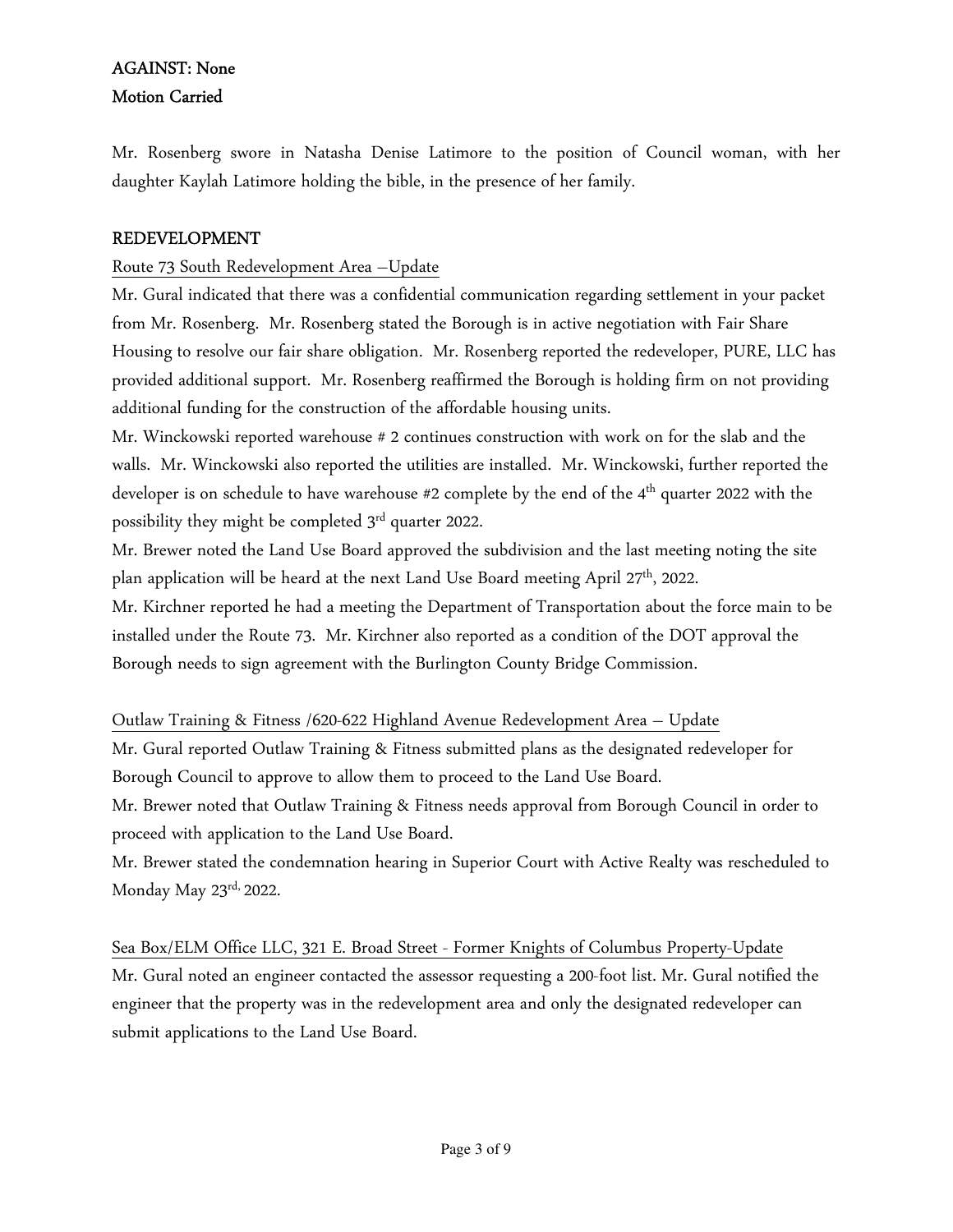#### PROFESSIONAL UPDATES

James Winckowski, CME

Mr. Winckowski reported that Kaffir Thai's plans from the Land Use Board application is complete and ready to be signed off on. Mr. Winckowski noted that once the bond is posted the Land Use Board Chairman and professionals can sign off on plans. Upon a question from Mrs. Russell, Mr. Winckowski, stated Kaffir Thai plans to expand their restaurant and have apartments and office space.

William Kirchner, ERI

Mr. Kirchner went over Resolution 2022-104 on tonight's agenda which addresses all the changing to the parking signs will coincide with the new parking ordnance.

Mr. Kirchner further reported Resolution 2022-105 on tonight's agenda addresses the change to the roof which led to the leaks in the police department.

Mr. Kirchner also stated Resolution 2022-107 on tonight's agenda authorizes the agreement between the Borough and NJDOT in regards to the Temple TAP Grant.

Mr. Kirchner also reported as soon as the weather is nicer, road projects will resume.

# PALMYRA HIGH SCHOOL - (STUDENT REPRESENTATIVES)

Ms. Gillespie reported that the ribbon sales for the Ukraine were very well received, and they have raised about \$250.00.

Mr. Coady McCann stated the spring sports just started, baseball and softball won, track started off strong and tennis had a match but lost. Mr. McCann also reported Spanish National Honor Society and German National Honor Society inductions were last week and this is the first time it happened in two years. Mr. McCann further reported Mr. PHS is happen again this year.

Ms. Caban stated that seven Palmyra High School students were invited to practice an perform with the University of Pennsylvania Band at the Kimmel Center in Philadelphia. Ms. Gillespie reported the band will practice with the Western Burlington County Honors band, noting three practices during the month and a concert at the end. Ms. Gillespie also reported that students in Spanish 2, 3, 4 and German 2, 3, 4 will be participating in World Culture Day next week.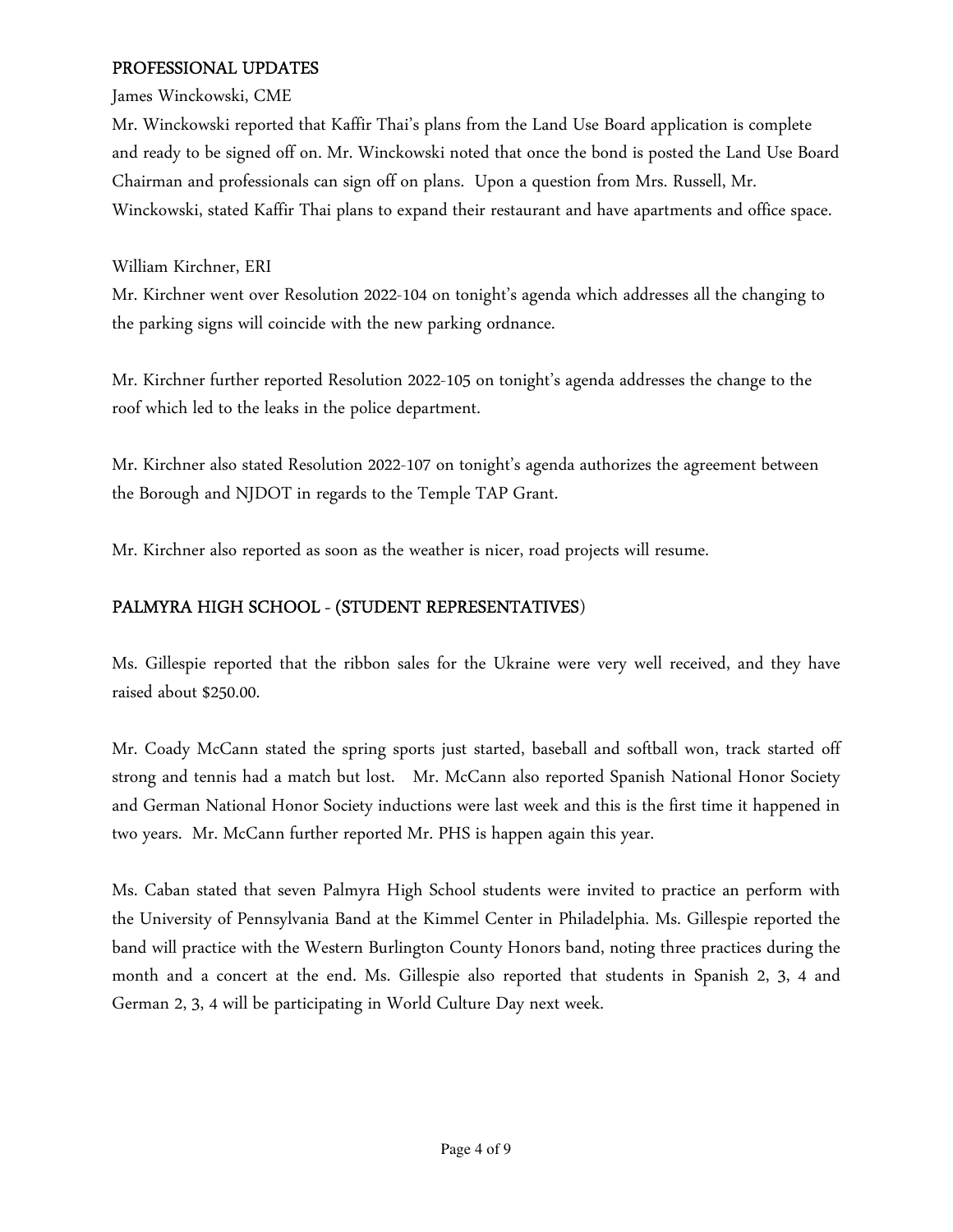#### PUBLIC PORTION

We request those wishing to have or make a Public comment, email their questions or comments in advance of the meeting to Municipal Clerk Doretha Jackson at djackson@boroughofpalmyra.com. The opportunity to submit comments prior to meeting expires at 2:00 PM on April 4th, 2022. All comments will become part of the record and included with the Meeting Minutes.

For those who "attending" the meeting Please sign in at the podium and state your name and address for the record. All comments will become part of the record and included with the meeting minutes.

Mayor Tait asked for a motion to open the Public Portion. Mrs. Russell made a motion to open the public portion for comments. President Howard second the motion.

#### All members present voted in favor of the motion. Motion Carried

Mayor Tait asked if any comments were received before the meeting. Municipal Clerk, Ms. Jackson indicated no comments were received prior to the meeting.

Hearing no one from the public wishing to be heard, Mayor Tait asked for a motion to close the Public Portion. Mrs. Russell made a motion to close the public portion, President Howard second the motion. All members present voted in favor of the motion. Motion Carried

#### ORDINANCES ON SECOND READING (Public Hearing)

Ordinance 2022-02, An Ordinance of Borough of Palmyra to Exceed the 2022 Municipal Budget Appropriation Limits and Establish a CAP Bank (N.J.S.A 40A:4-45.14) Mayor Tait asked for a motion to open Ordinance 2022-02 for public hearing. Mrs. Russell made a motion to open Ordinance 2022-02 for public comments. President Howard second the motion.

#### All members present voted in favor of the motion.

Seeing no comments Mayor Tait requested a motion to close the public portion for hearing of Ordinance 2022-02. Mrs. Russell made a motion to close the public hearing of Ordinance 2022-02. President Howard second the motion.

#### All members present voted in favor of the motion.

Mayor Tait requested of motion to approve Ordinance 2022-02. President Howard made a motion to approve Ordinance 2022-02. Mrs. Russell seconded the motion. At the call of the roll, the vote was: INFAVOR: Dr. Cloud, Mrs. McCann, Mrs. Russell, President Howard AGAINST: None ABSTAIN: Ms. Latimore Motion carried. Ordinance 2022-02 was approved on second reading.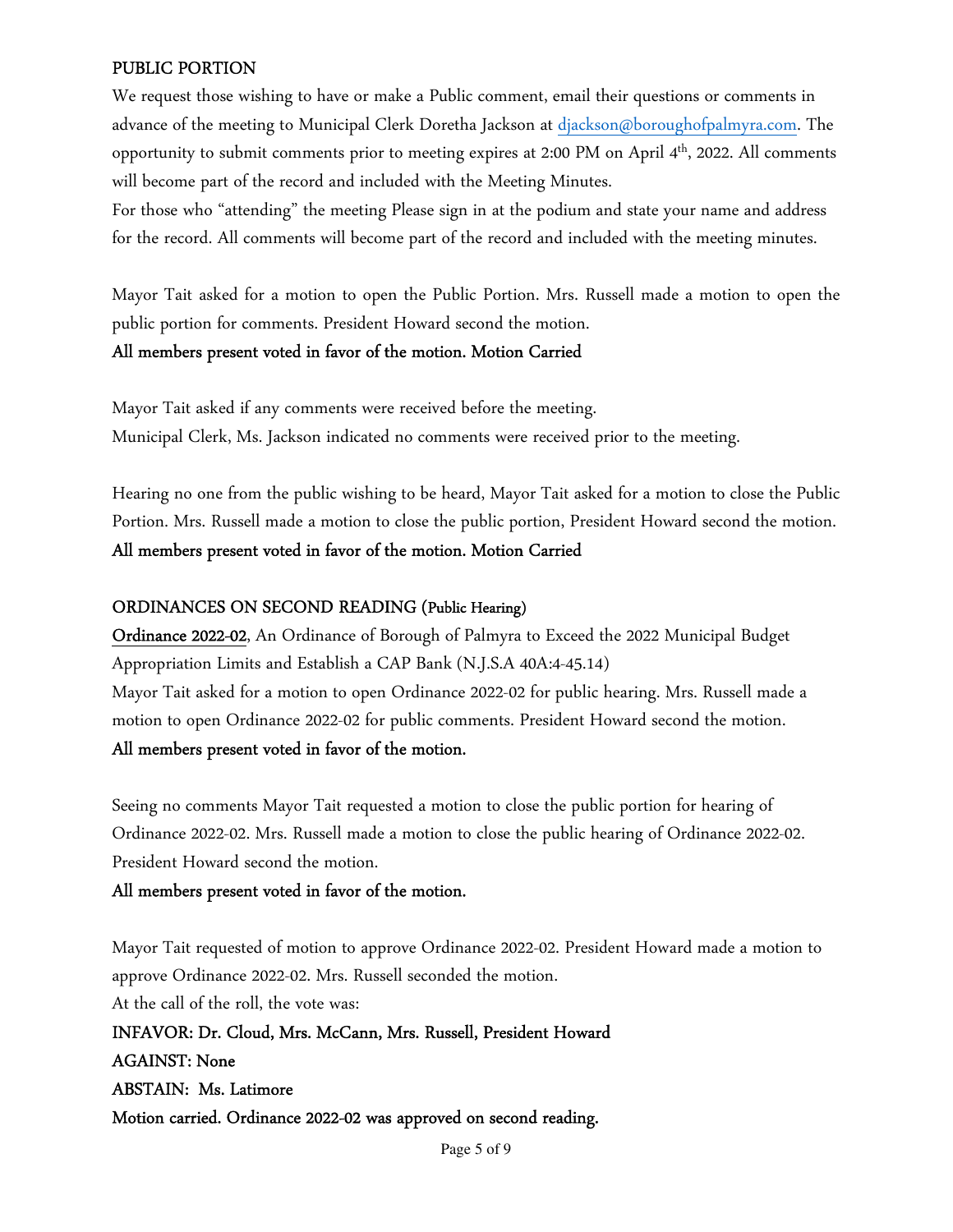Ordinance 2022-04, An Ordinance Amending the Borough of Palmyra Land Development Code Section 158-27(B) and the Route 73 South Redevelopment Plan to Permit Administrative Review and Approval of Minor Modifications and/or Field Changes Relating to Previously Approved Site Plans

Mayor Tait asked for a motion to open Ordinance 2022-04 for public hearing. Mrs. Russell made a motion to open Ordinance 2022-04 for public comments. President Howard second the motion. All members present voted in favor of the motion.

Seeing no comments Mayor Tait requested a motion to close the public portion for hearing of Ordinance 2022-04. Mrs. Russell made a motion to close the public hearing of Ordinance 2022-04. President Howard second the motion.

#### All members present voted in favor of the motion.

Mayor Tait requested of motion to approve Ordinance 2022-04. Mrs. Russell made a motion to approve Ordinance 2022-04. President Howard seconded the motion. At the call of the roll, the vote was: INFAVOR: Dr. Cloud, Mrs. McCann, Mrs. Russell, President Howard AGAINST: None ABSTAIN: Mrs. Latimore Motion carried. Ordinance 2022-04 was approved on second reading.

## RESOLUTIONS Consent Agenda

Mayor Tait stated Resolution 2022-102 thru Resolution 2022-107 will be enacted as a single motion, if any resolution needs additional discussion, it will be removed from the consent agenda and voted on separately.

Mayor Tait asked if any items needed to be removed from the consent agenda. Council indicated no. Mayor Tait read the following resolutions into the record:

Resolution 2022-104, Resolution awarding a contract to Straight Edge Striping, LLC/Signs & Safety Devices, LLC in the amount of \$28,685 for parking signs in the Borough's business district per ERI's Recommendation of Award dated March 25, 2022 and subject to the CFO's certification of funds.

Resolution 2022-105, Resolution approving a change order in the amount of \$4000 for Thor Construction Group LLC for the Palmyra Police Station Flood remediation project bringing the new contract total to \$22,350.00.

Resolution 2022-106, Resolution to Authorize Outlaw Investment Group, LLC to Submit Site Plan Application to the Palmyra Land Use Board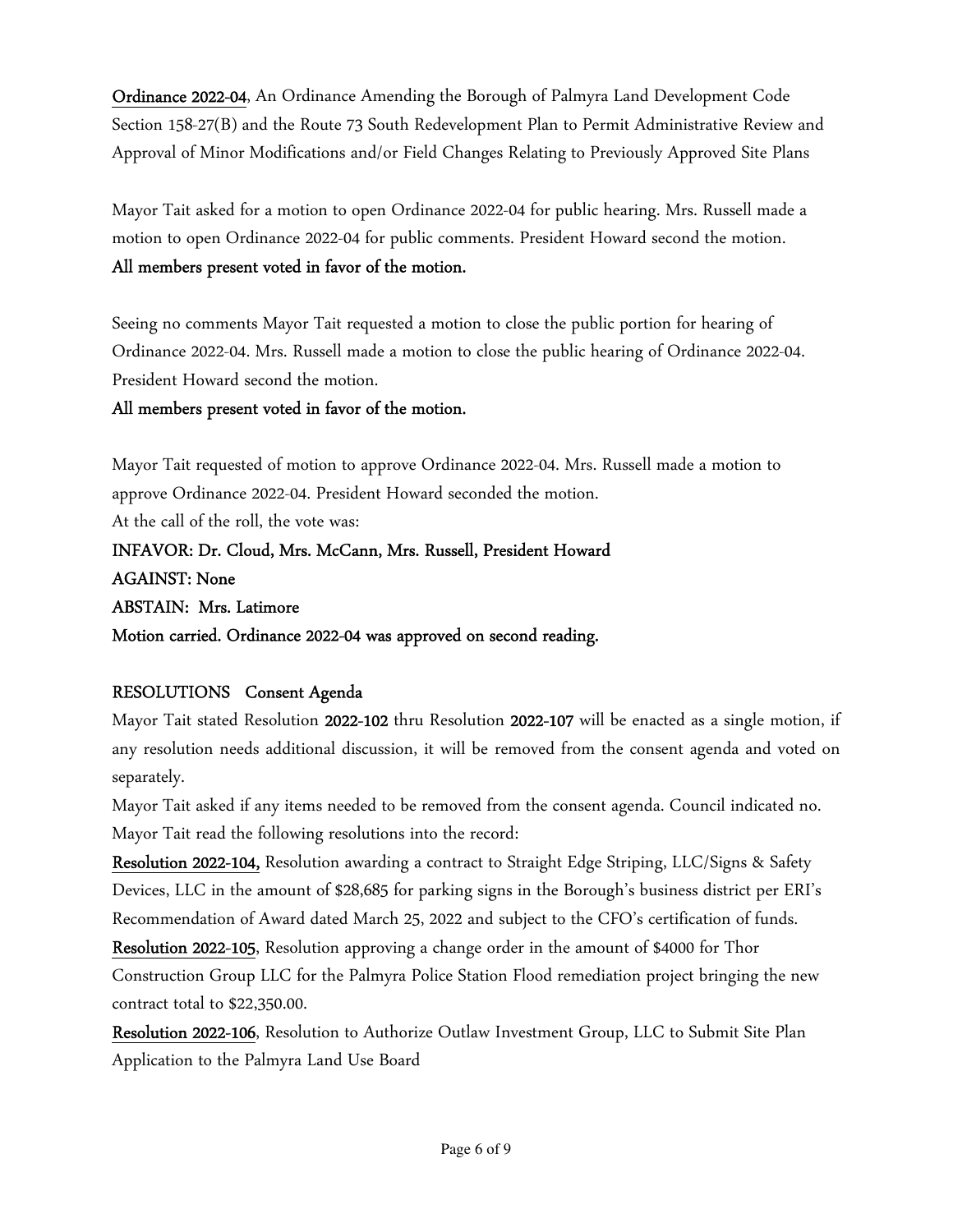Resolution 2022-107, Resolution Authorizing the Execution of an Agreement Between the New Jersey Department of Transportation and the Borough of Palmyra with Respect to the Temple Boulevard Improvements Project Federal Project # TAP-1046(300)

Mayor Tait asked for a motion to approve the consent agenda Resolutions 2022-102 thru Resolution 2022-107. Mrs. Russell made a motion to approve Resolutions 2022-102 thru Resolution 2022-107. President Howard seconded the motion.

At the call of the roll, the vote was:

INFAVOR: Dr. Cloud, Mrs. McCann, Mrs. Russell, President Howard

AGAINST: None

ABSTAIN: Mrs. Latimore

Motion Carried Resolution 2022-102 thru Resolution 2022-107 were approved.

## PUBLIC EVENTS

Mayor Tait gave a special thank you to the staff for smoothly run the rabies clinic. Mayor Tait also reported the Palmyra Halloween Parade chipped 16 dogs as a fund raiser.

Mrs. McCann thanked the Borough staff for all their help. Mrs. McCann also reported Palmyra High School students are stuffing eggs on Wednesday April 6<sup>th</sup>, 2022 at 6:00 pm in the Community Center. Mrs. McCann indicated she is looking for someone to wear the bunny costume. Mrs. McCann additionally reported the Palmyra Easter Egg Hunt is scheduled for this Saturday, April 8<sup>th</sup> at Legion Field at 9:00 am. Mayor Tait gave a special thanks to FC Kerbeck for their generous donation.

Mayor Tait noted that she and President Howard attended a Brunch at the Harbour Condo Association and it was good to see everyone.

Mayor Tait reported the Palmyra Downtown and Public Safety Day is scheduled for April 30<sup>th</sup> from 9:00 am to 2:00 pm. Upon a question from President Howard, Mayor Tait explained applications are on the website.

Mayor Tait reported the Juneteenth Celebration will be held at Chief Flournoy Park organized by Michele Ray and will include participation from Riverton, Cinnaminson and Palmyra.

Mrs. Russell reported the Spring Yard Sale is May 21<sup>st,</sup> 2022. Mrs. Russell requested authorization to purchase new signs, approximately twenty. Mr. Gural informed Mrs. Russell to notify the office staff and the signs will be order. Mrs. Russell further reported an idea to include to plant or seed exchange during the yard sale in Chief Flournoy Park.

Dr. Cloud reported the Palmyra Cove Nature Park Riverbank "Beach Sweep" event is scheduled for April 9<sup>th</sup>, 2022, bring your own bucket to the Riverbank at 10:00 am, noting the event was organized by Loretta Kelly.

# DISCUSSION ITEMS

Mr. Gural reported he made a written offer for the electric sub-code/inspector position and has a tentative acceptance of the offer and will have a resolution on next meeting's agenda for approval.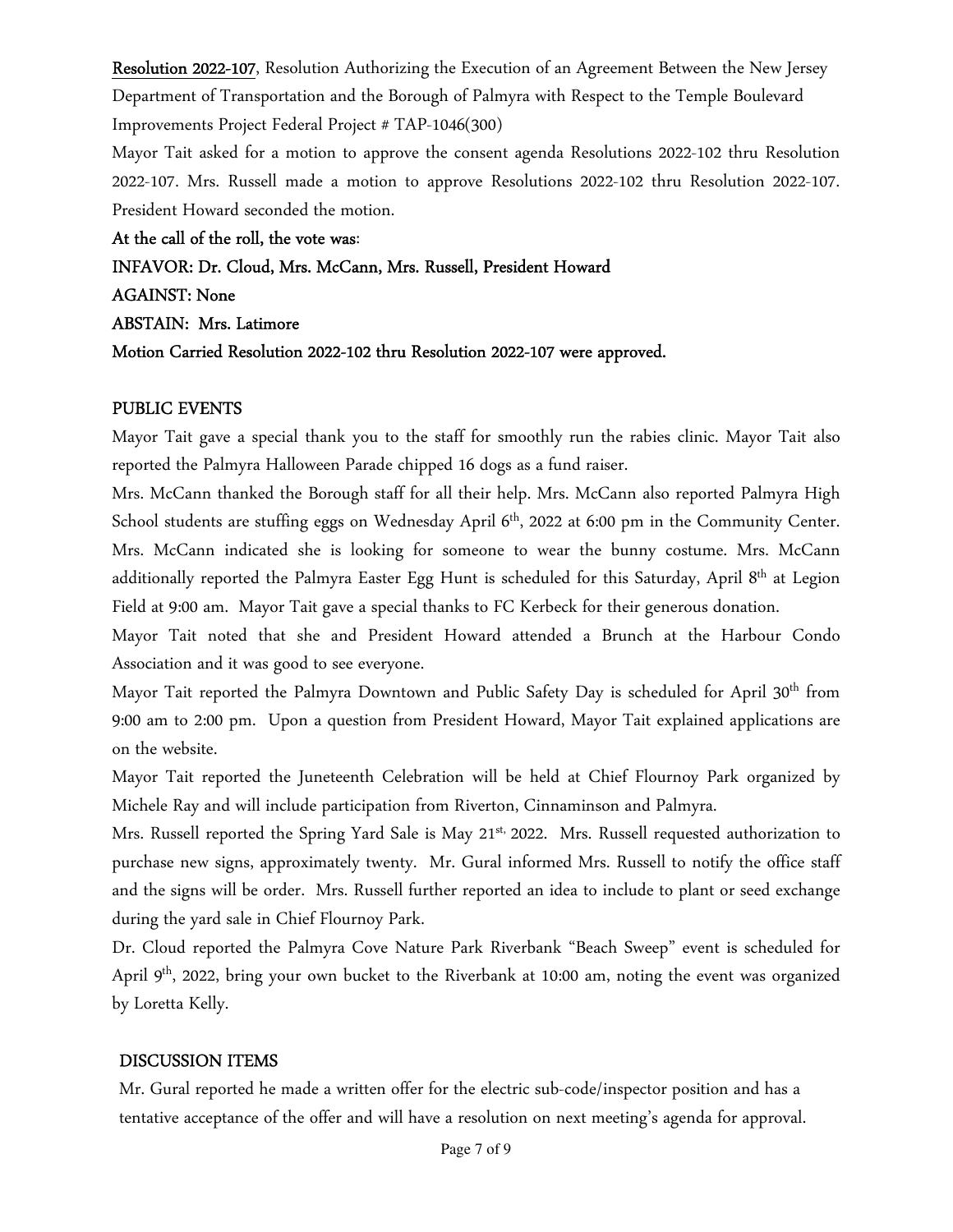Mr. Gural reported that the in-house trach collection is at a standstill. There are no trash trucks available for purchase and the demand is high which will raise prices. Mr. Gural noted he is hopeful but not very optimistic. There was additional discussion regarding curbing collection costs and limiting bulk trash collection. Mr. Gural stated the problem is bulk and how to limit the cost of bulk. There was further discussion on how to handle bulk to reduce the cost to all residents. There was additional discussion and it was decided the Public Works Committee will discuss this further and report back to council.

Mr. Gural reported they were in the process of applying for a grant. For electric vehicles and charging stations.

Mrs. Russell reported the committee will be meeting to discuss the alcohol beverage consumption in public spaces ordinance and will report back to council with any updates.

Mr. Gural reported YMCA wants to use the outdoor space at Legion Field and wanted to use the restrooms at the community center. Upon consensus, Borough Council agreed not to rent/lease Legion Field or the community center to the YMCA for any summer programs.

Mr. Gural reported he met with Chief Campbell, Lieutenant Murphy and Palmyra Superintendent, Dr. McBride. Dr. McBride expressed concerns from the Palmyra Board of Education in reference to the price increase. Mr. Gural further noted that due to the contract negotiations there is a significant price increase, it was agreed the Borough would reduce the school's cost by \$4,000.00.

#### ADMINISTRATOR REPORT

Mr. Gural reminded Council to attend the 2022 Burl Co JIF Elected Officials Training, noting that for every elected official who takes the class the borough will receive 250.00 off the Borough's insurance premium cost.

Mr. Gural noted the Uncompensated Balances Report, submitted to Borough Council for review. Mr. Gural reported Financial Disclosure Statement Filing information was emailed by Ms. Jackson earlier today noting the FDS need to be filed by 4/30/22.

Mr. Gural reported Brown Fields Convention will be held in August from the 16<sup>th</sup> thru 19<sup>th</sup>, 2022 in Oklahoma City and anyone from Council wishing to attend should notify John or Amanda.

#### ONGOING REMINDER PROJECTS

Mr. Gural stated the following items are reminders for the various projects the governing body is addressing. Mr. Gural reported there was no additional information on the ongoing reminders at this time.

Purchase Orders - Council signature requirement

Sidewalk/snow & ice removal Ordinance

Sewer Lateral responsibility Ordinance and Sewer bills

Handicap Parking Sign Ordinance